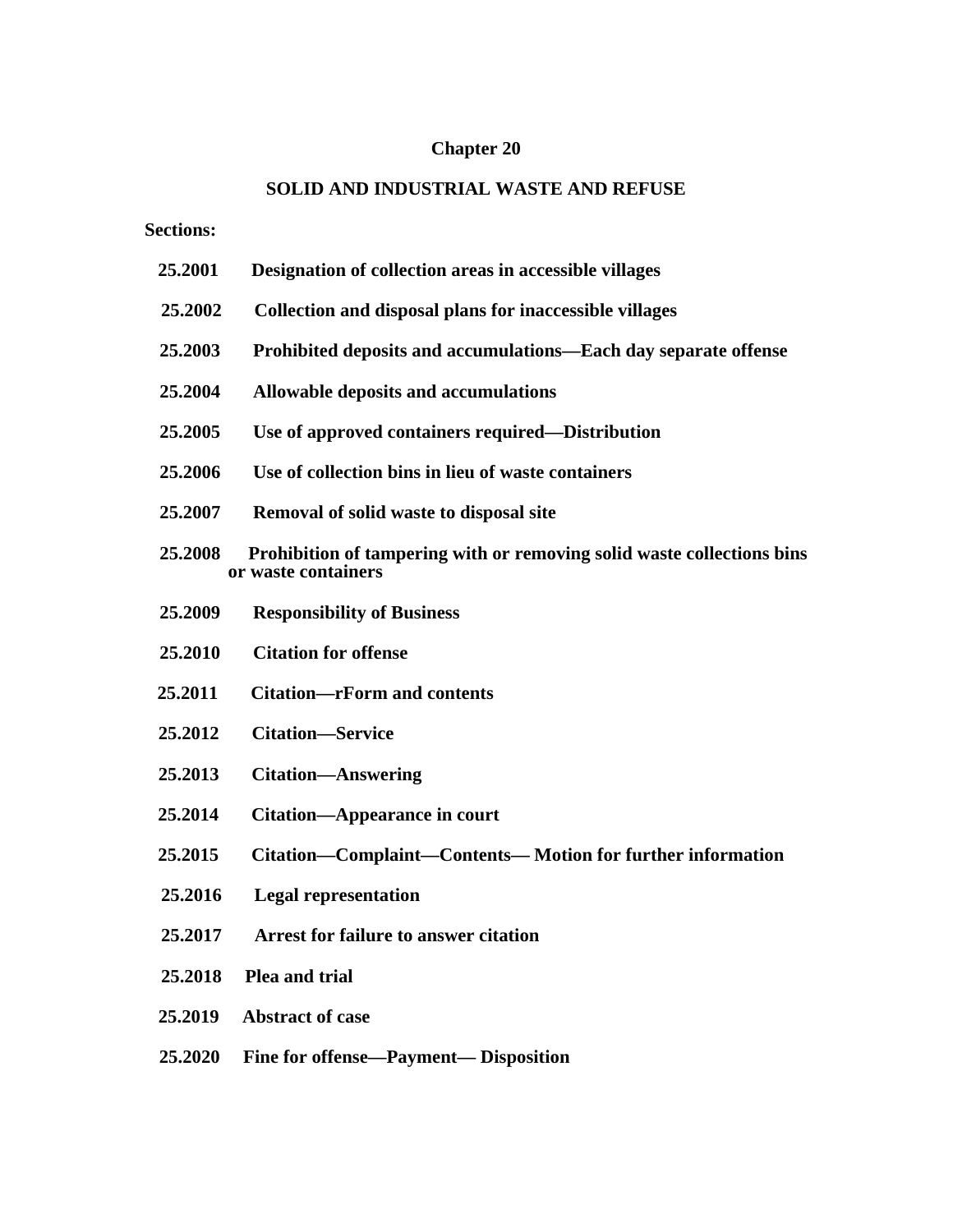| 25.2021 Failure to answer citation or pay fine a misdemean or |
|---------------------------------------------------------------|
| 25.2030 Violations bureau—Duties                              |
| 25.2031 Appearance of offenders before violations bureau      |
| 25.2032 Payment of Fines                                      |
| 25.2033 Severability                                          |

#### **25.2001 Designation of collection areas in accessible villages.**

The solid waste official as appointed under 25.0101 shall designate collection areas for the placement of waste containers in all villages accessible by roads.

**History:** 1972, PL 12-44 § 8, 2001, PL-27-8.

#### **25.2002 Collection and disposal plans for inaccessible villages.**

The village council of all villages not accessible by roads shall, in consultation with the solid waste official, devise and carry out a plan for the collection and disposal of solid waste, approved by the director of health and the director of ASEPA.

**History:** 1972, PL 12-44 § 8; 2001, PL 27-8, §2.

#### **25.2003 Prohibited deposits and accumulations—Each day separate offense.**

(a) A person shall not deposit solid waste, industrial waste or other refuse except as permitted in 25.2004.

(b) A person shall not permit the accumulation of solid waste, industrial waste or other refuse on any property owned, leased, or possessed by him, nor shall he permit the same upon any sidewalks, alleys, curbs, roadway shoulder areas, streams and shorelines immediately adjoining such real property, except as permitted in 25.2004. In the case of property owned, leased, possessed, or occupied by the government, the responsible party for purposes of the liability of the government, shall be the solid waste official.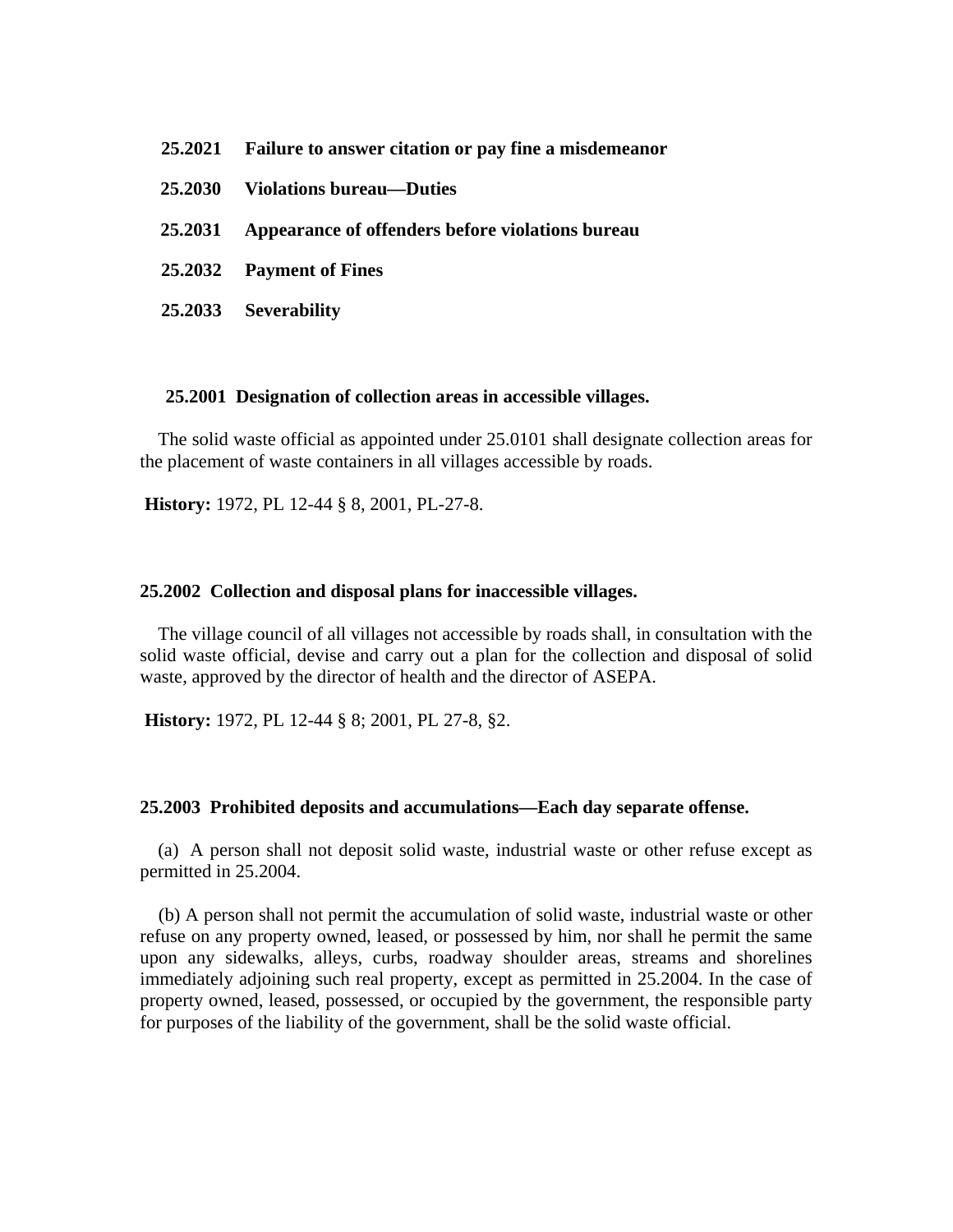(c) Each day beyond the day of service of the complaint-summons set out in 25.2011 that the accumulation prohibited by this section exists, shall be deemed a separate and distinct offense.

 **History:** 1972, PL 12-44 § 8, 2001, PL-27-8 §2.

#### **25.2004 Allowable deposits and accumulations.**

Deposits and accumulations of solid waste, industrial waste, and other refuse are permitted only:

(1) at collection areas in villages and along public rights of way designated by the solid waste official and in solid waste containers or collection bins provided there:

(2) in villages referred to in 25.2002, in areas designated by approved solid waste collection and disposal plans;

(3) at disposal sites designated by the director of medical services with the concurrence of the solid waste official for the disposal of solid waste, industrial waste, and other refuse, subject to the approval of the director of ASEPA.

**History:** 1972, PL 12-44 § 8; 2001, PL 27-8, §2.

#### **25.2005 Use of approved containers required— Distribution.**

(a) All deposits must be in waste containers or in bags or bundles which conform to specifications set by the solid waste official.

(b) Such waste containers shall be available for sale or lease at a place set by the solid waste official.

(c) The solid waste official shall establish and publish time schedules for the placement of containers for collection.

**History:** 1972, PL 12-44 § 8; 2001, PL 27-8 §2.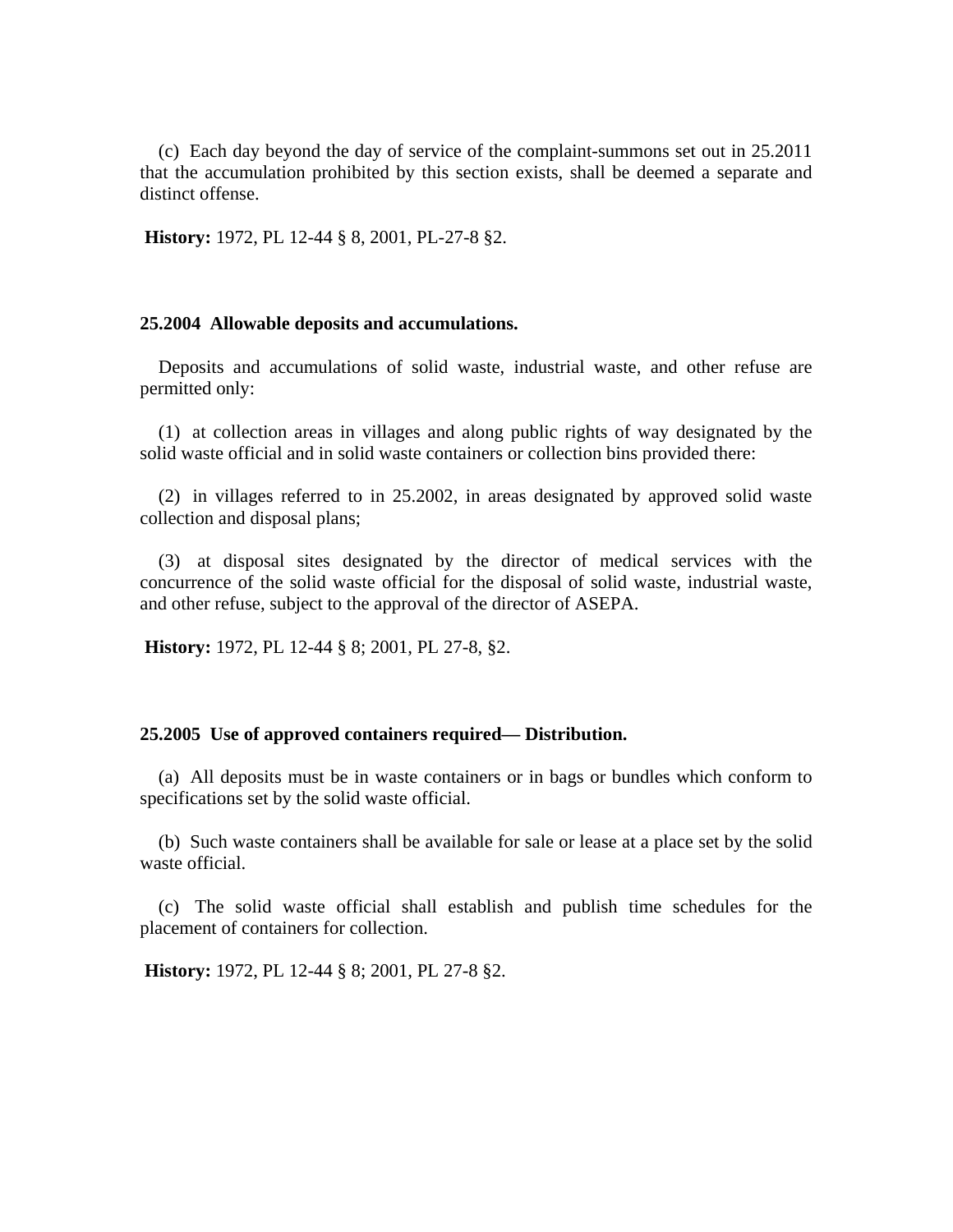## **25.2006 Use of collection bins in lieu of waste containers.**

In lieu of requiring the use of waste containers the solid waste official, with the approval of the director of health and the director of ASEPA may place collection bins in collection areas, and in such instances all solid waste shall be deposited therein.

**History:** 1972, PL 12-44 § 8; 2001, PL 27-8 §2.

#### **25.2007 Removal of solid waste to disposal site.**

(a) The solid waste agency shall have the responsibility for the transportation of all solid waste to a disposal site which shall be maintained and operated by the solid waste agency unless otherwise provided by the solid waste official. The solid waste agency shall formulate and abide by a collection schedule and disposal standards approved by the solid waste official and the directors of ASEPA.

(b) Transportation of industrial waste and other refuse shall be in a manner approved by the director of health and carried out by the person(s) generating or causing such waste.

**History:** 1972, PL 12-44 § 8; 2001, PL 27-8 §2.

## **25.2008 Prohibition of tampering with or removing solid waste collection bins or waste containers.**

(a) A person shall not in any way tamper with or damage any solid waste collection bin or waste container so as to interfere with its designated purpose or to detrimentally affect its appearance.

(b) A person shall not remove from its place any solid waste collection bin or waste container which the person does not own or for which the person does not have responsibility.

 **History:** 2001, PL 27-8, §2.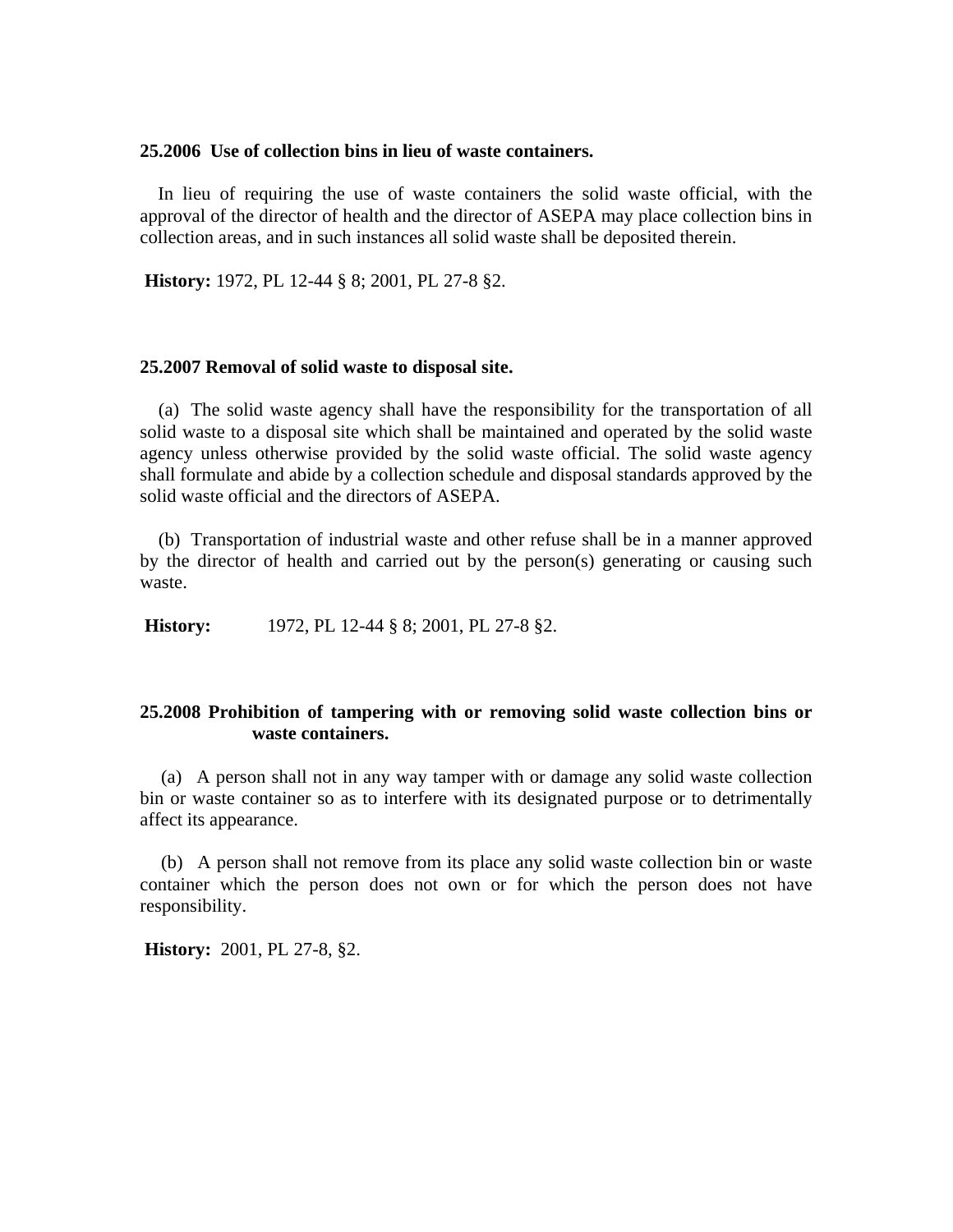#### **25.2009 Responsibility of business.**

(a) Notwithstanding any other provision of law, every owner or operator of a commercial establishment in the Territory shall be responsible for providing and maintaining sufficient and suitable solid waste collection receptacles on his business premises.

(b) It shall be the responsibility of every owner or operator of a commercial establishment in the Territory to maintain his business premises and all sidewalks, alleys, curbs, roadway shoulder areas, fence lines, and shorelines immediately adjoining such business premises so as to prevent the accumulation of solid and industrial wastes and debris.

**History:** 2001, PL 27-8; §2.

### **25.2010 Citation for offense.**

(a) When solid waste, industrial waste, or other refuse is deposited or allowed to accumulate in violation of 25.2003, or 25.2009,or where there is a violation of any provision of this title, any valid rule promulgated under this title, or any village regulation for health and sanitation adopted in accordance with this title, or where there is a refusal or neglect to comply with any lawful order issued by the Director of Health or the director of ASEPA in carrying out the provision of this title, a sanitarian or other authorized person, including members of the Department of Public Safety, authorized employees of the solid waste agency, or authorized employees of ASEPA, may issue a citation therefor.

(b) When solid waste, industrial waste, or other refuse is deposited or allowed to accumulate on communal lands in violation of 25.2003, and the person or persons responsible for such deposits or accumulations are unknown or cannot be identified, a warning citation for the violation(s) shall be issued to the Sa'o or highest ranking matai of such communal lands. If the Sa'o or highest ranking matai fails to ensure that the unlawful deposits or accumulations are completely removed within seven (7) days from the date the warning citation was given, he or she shall receive the citation therefor.

(c) If there is no matai for the land upon which an accumulation of solid waste or debris has occurred, the pulenuu for the village council of the village where the accumulation is located shall be served with the warning citation. If the unlawful deposit or accumulation of solid waste is not removed within seven (7) days, the village council shall be served with the fine citation.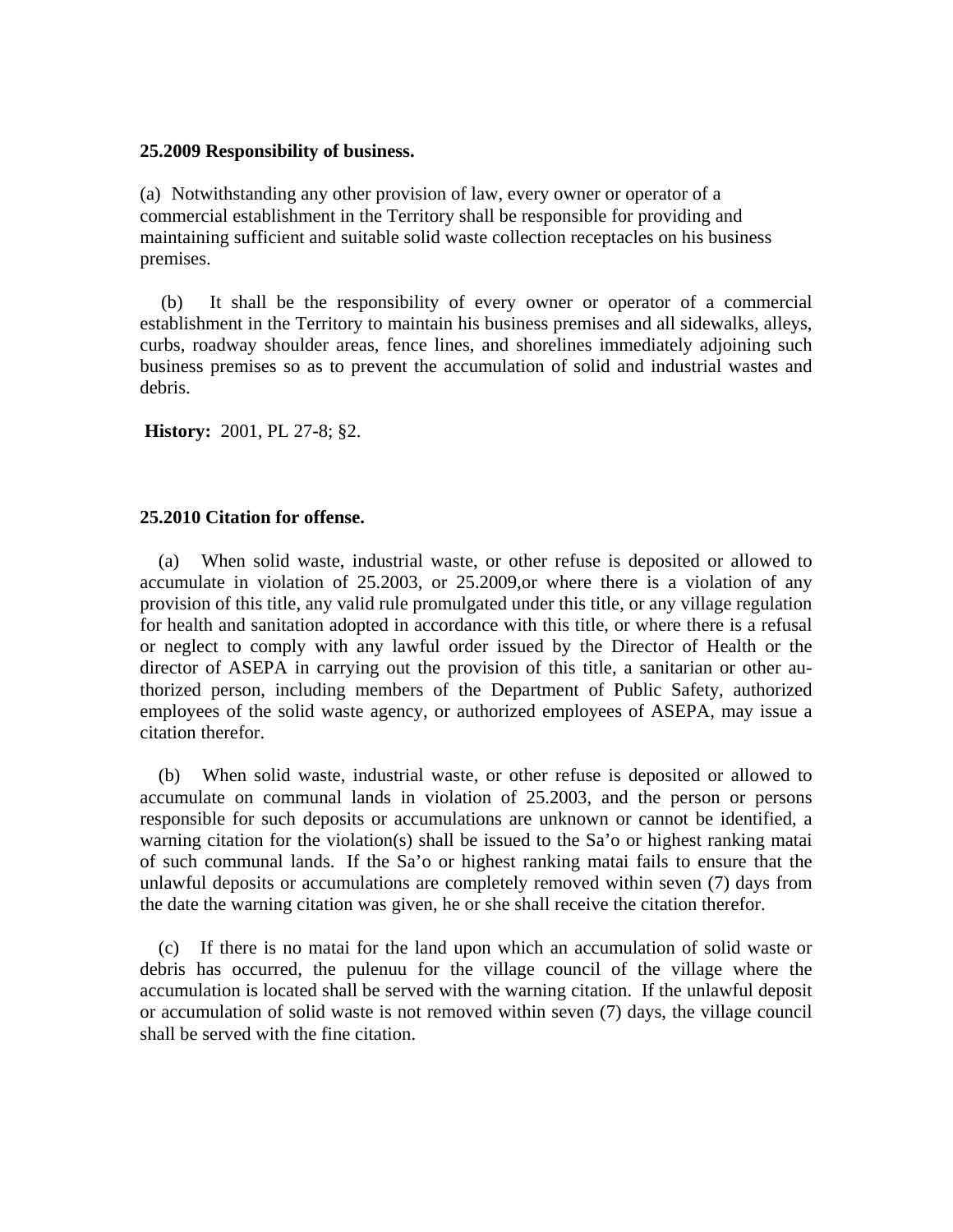(d) The director of public health may authorize other persons to issue citations under this title as necessary, provided that any person so authorized has the training and experience necessary to perform the job as determined in consultation with the Attorney General.

**History:** 1972, PL 12-44 § 8; and 1988, PL 20-85; 2001, PL 27-8 §2.

## **25.2011 Citation—Form and contents.**

(a) The form of the citation shall be approved by the Attorney General, and copies of the form shall be stocked ordered. and paid for by each agency having authority to issue citations under this chapter.

(b) Citations shall be signed by the sanitarian or other authorized person who effects the service.

(c) No code sections need be cited if the charge and violation are specifically designated therein. It may also contain other information pertinent to the offense charged, together with such forms for appearance plea and waiver as may be necessary under 25.2030 through 25.2033.

**History:** 1972, PL 12-44 § 8; 2001, PL 27-8 §2.

### **25.2012 Citation—Service.**

A citation must be served by personal delivery of a copy thereof to the defendant.

**History:** 1972, PL 12-44 § 8.

#### **25.2013 Citation—Answering.**

A citation may be answered in the manner provided in 25.2031 within 3 business days from the day of the service of the citation.

 **History:** 1972, PL 12-44 § 8.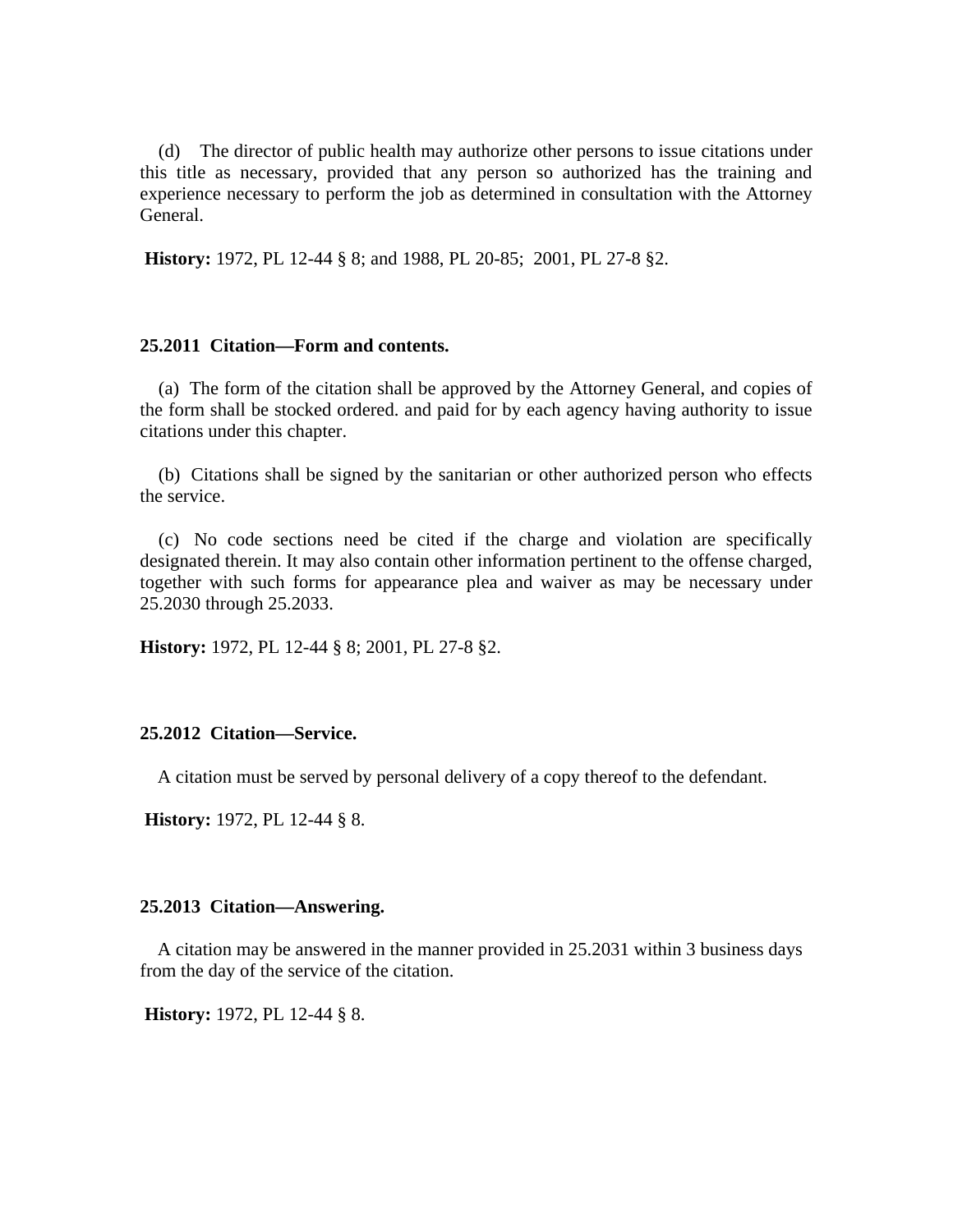#### **25.2014 Citation—Appearance in court.**

If the citation is not answered by appearance. plea and waiver before the violations bureau before the close of business hours and within 7 business days from the date of the service of the summons, the defendant must appear in the district court at the time and date indicated thereon.

**History:** 1972, PL 12-44 § 8; and 1979, PL 16-53 § 49.

 **Amendments:** 1979 Substituted "violations bureau" for "violations clerk", added "before the close of business hours and within 7 business days from the date of the service of the summons", and substituted "district court" for "public health court".

#### **25.2015 Citation—Complaint—Contents— Motion for further information.**

A complaint signed and sworn to by the person who issued the citation must be filed with the clerk of the Court before any offense may be heard or plea taken in court. The complaint shall be substantially in the form prescribed for a citation by 25.2011. It may also contain other information pertinent to the alleged offense.

**History:** 1972, PL 12-44 § 8; and 1979, PL 16-53 § 75.

Amendments: 1979 Subsection (b): repealed.

## **25.2016 Legal representation.**

Defendants in a public health action may be represented by an attorney or legal practitioner.

**History:** 1972, PL 12-44 § 8; and 1979, PL 16-53 § 50.

**Amendments:** 1979 Changed section from "Parties to a public health court action may make use of the services or an attorney or legal practitioner" to "Defendants in a public health action may be represented by an attorney or legal practitioner.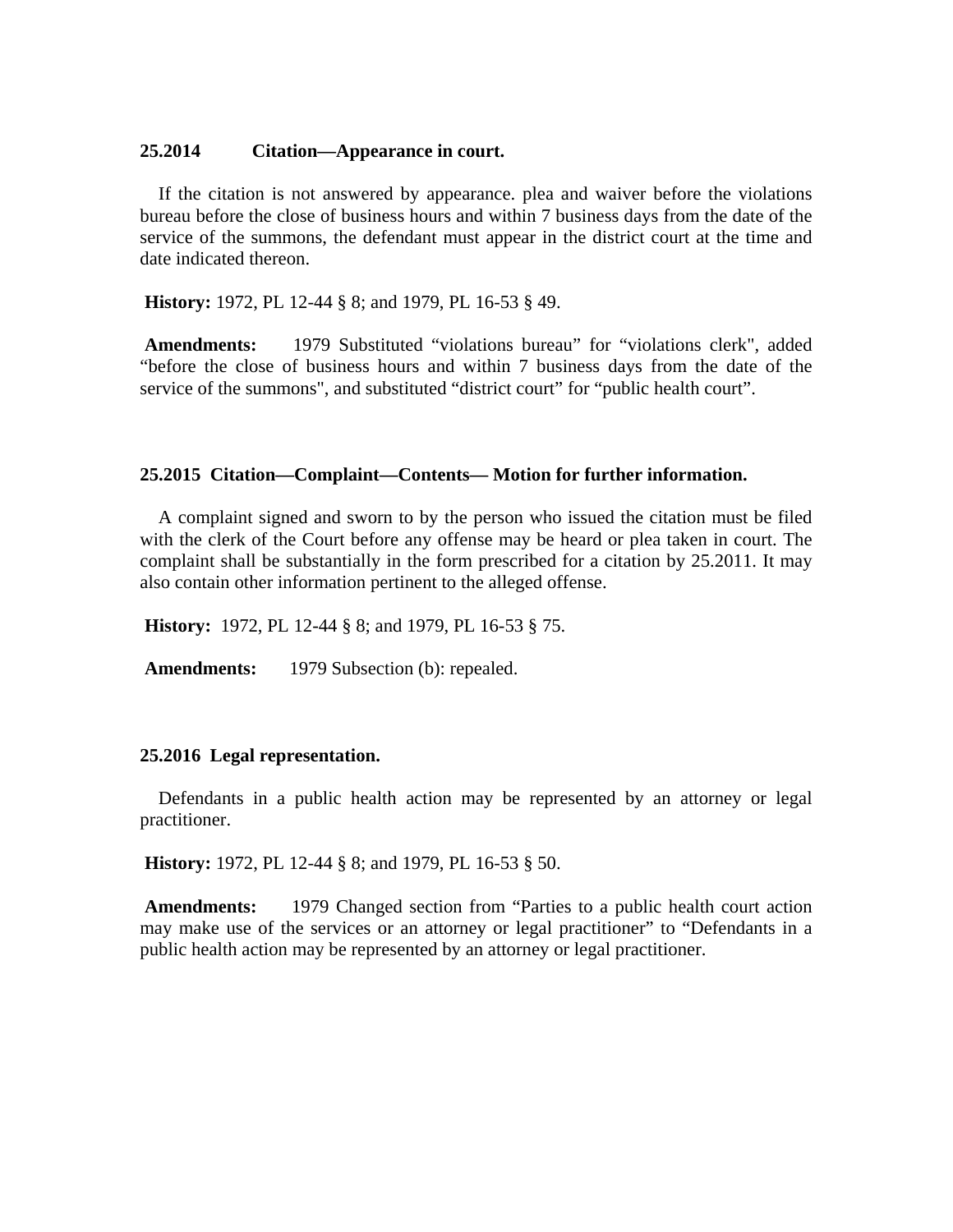#### **25.2017 Arrest for failure to answer citation.**

A warrant may be served by a police officer for the arrest of any person who fails to answer a citation. It shall be supported by a sworn complaint as set out in 25.2015.

**History:** 1972, PL 12-44 § 8.

#### **25.2018 Plea and trial.**

(a) After reading the complaint to the defendant, the court shall ask the defendant to plead. If the defendant pleads guilty, the court shall proceed with sentencing. If the defendant pleads not guilty, the person who issued the citation shall present the court with the grounds on which it was issued, adding evidence to this end. The Attorney General may assist to the extent he deems necessary.

(b) The defendant may then introduce evidence to establish the fact that he is not guilty.

(c) The Court may examine the evidence and question the parties and their witnesses at any time.

**History:** 1972, PL 1244 § 8; and 1979, PL 16-53 § 75.

Amendments: 1979 Subsection (d): repealed.

#### **25.2019 Abstract of case.**

Upon disposition of the case, the court shall prepare an "Abstract of Court Record for Violations Bureau" in substantially the form known as a "Public Health Complaint Abstract of Court Record" and transmit it to the violations bureau. The violations bureau shall keep records to show whether a person cited is a prior offender and shall notify the district court when a person fails to pay any fine imposed under this chapter.

**History:** 1972, PL 12-44 § 8; and 1979, PL 16-53 § 51.

 **Amendments:** 1979 Deleted 'Court" from "pubic Health Court Complaint Abstract of Court Record", substituted "violations bureau" for "violations clerk", and substituted "district court" for "pub1ic health court".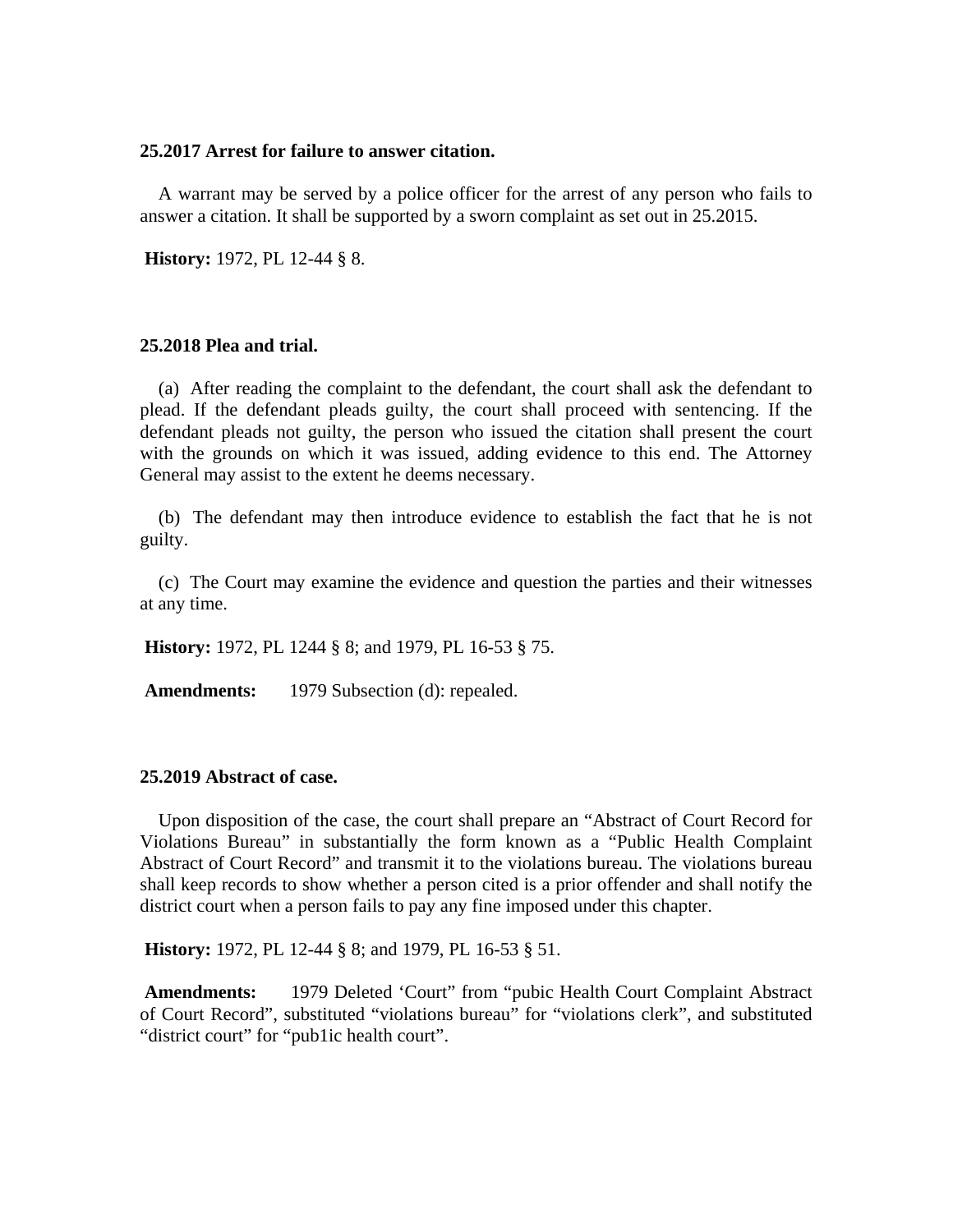#### **25.2020 Fine for offense—Payment— Disposition.**

(a) The district court may, unless otherwise specifically provided, impose a fine of :

|                           | <b>NO LESS THAN</b> | <b>NO MORE THAN</b> |
|---------------------------|---------------------|---------------------|
| first offense             | \$50                | \$100               |
| second offense            | \$100               | \$200               |
| third offense             | \$400               | \$500               |
| subsequent offenses \$500 |                     | \$1,000             |

(b) Additionally, or in lieu of fines, any person found guilty under this chapter may be ordered to pick up and remove solid waste, trash, and debris from public places, including streams and the seashores, under the direction of the Department of Public Safety.

(c) The district court may order the imprisonment of any person guilty of a misdemeanor referred to in 25.2021.

(d) Any fine imposed under this title must be paid to the violations clerk within the time specified by the court not to exceed 14 days from the day the fine is imposed.

(e) All money collected by fines and costs under this chapter shall be paid to the Treasurer of American Samoa and placed by him into the general fund.

**History:** 1972, PL 12-44 § 8; and 1979, PL 16-53 § 52; 1988, PL 20-85; and 1992, PL 22-24; 2001, PL 27-8 §2.

**Amendments:** 1979 Subsections (a), (b): substituted references to district court for references to public health court, and in (b), deleted provision that High Court, but not lower court could order imprisonment.

### **25.2021 Failure to answer citation or pay fine a misdemeanor.**

Regardless of the disposition of the charge upon which a citation is issued or fine imposed a person is guilty of a misdemeanor if he willfully fails to: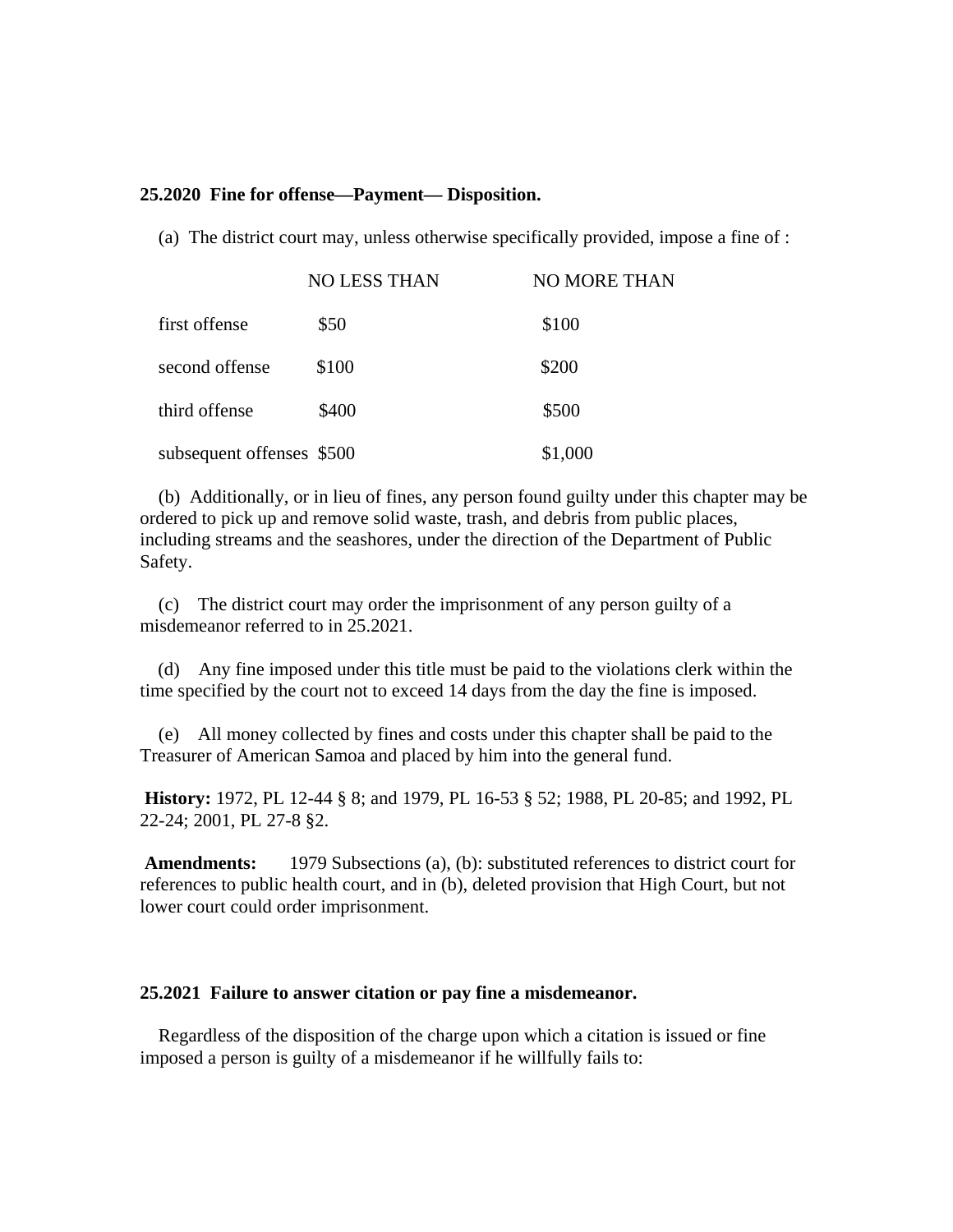(1) answer a lawful citation; or

(2) pay a fine imposed under this title within the time required unless retrial is requested.

**History:** 1972, PL 12-44 § 8; and 1988, PL 20-85.

## **25.2030 Violations bureau—Duties.**

The violations bureau shall accept appearances waivers of trial, pleas of guilty and payments of fines for public health offenses subject to the limitations of this section and 25.2031 through 25.2033. It shall operate under the direction and control of the Clerk of the High Court.

 **History:** 1972,PL 12-44 § 8; and 1979, PL 16-53 § 53.

Amendments: 1979 Substituted "violations bureau" for "violations clerk", substituted "public health offenses" for "offenses over which the public health court has jurisdiction", and substituted "Clerk of the High Court" for "Treasurer" at end.

# **25.2031 Appearance of offenders before violations bureau.**

Any person charged with a public health offense may appear before the violations bureau in person before the close of business hours and within 7 business days from the date of the service of the summons and, upon signing a plea of guilty and waiver of trial, pay the fine for the offense charged. Prior to this plea, waiver and payment, he shall be informed of his right to appear before the district court, that his signature to a plea of guilty will have the same force and effect as a judgment of that court, and that the record of conviction will be sent to the district court.

**History:** 1972, PL 12—44 § 8; and 1979, PL 16-53 § 54.

**Amendments:** 1979 Substituted "public health offense" for "offense subject to the jurisdiction of the public health court", substituted "violations bureau" for "violations clerk", added "before the close of business hours and within 7 business days from the date of the service of the summons", substituted "district court" for "public health clerk", and substituted "district court" for "Treasurer" at the end of section.